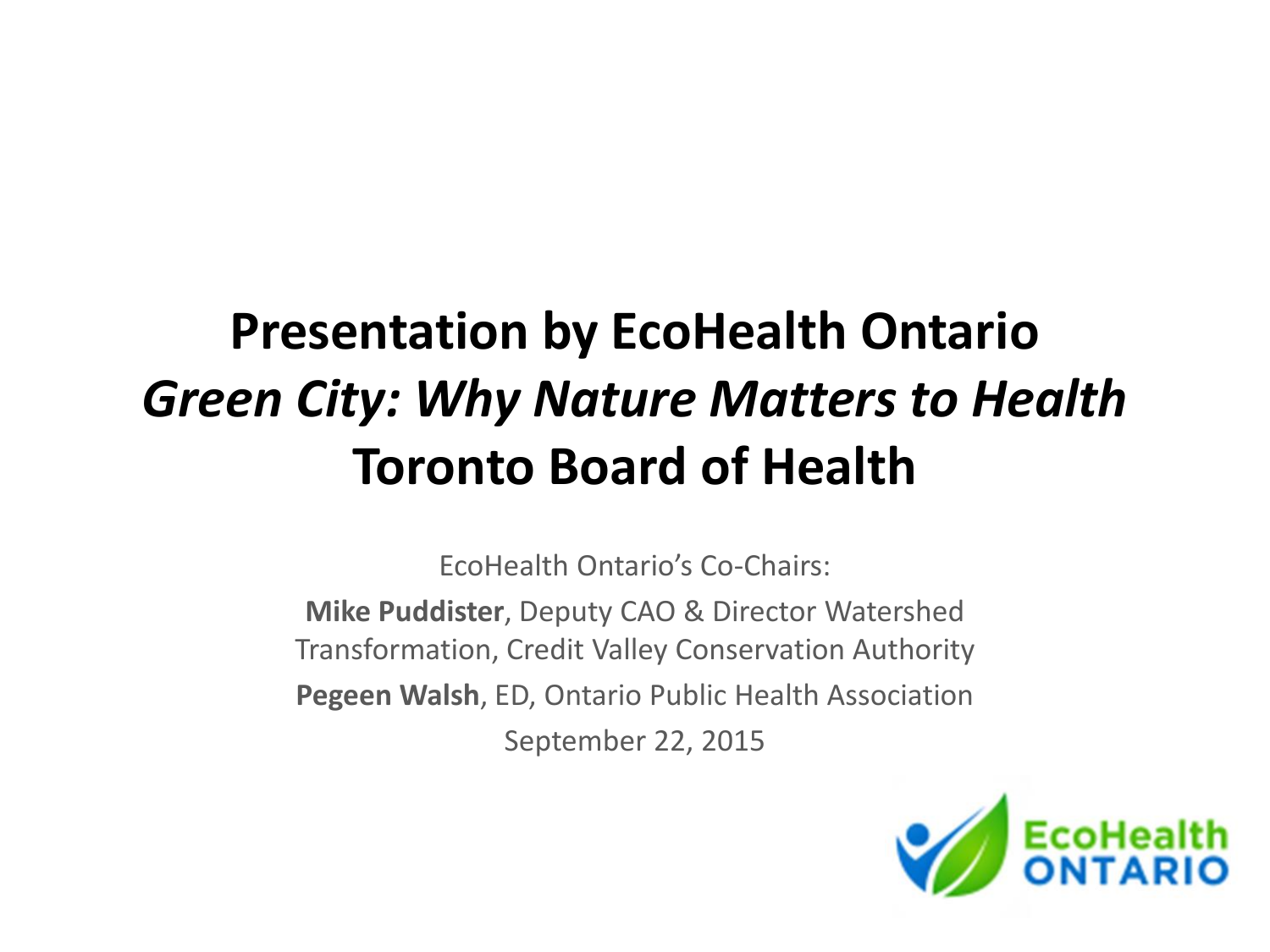### **Our Purpose**

- *Develop shared values among public health, medical, education, planning, and environmental sectors and new collaborative relationships between them.*
- *Share information to enhance systems thinking and improve health outcomes through improved ecosystem quality and access to green spaces.*
- *Encourage policies and programs to advance the protection, restoration, and enhancement of ecosystem services for the health and well–being of communities.*

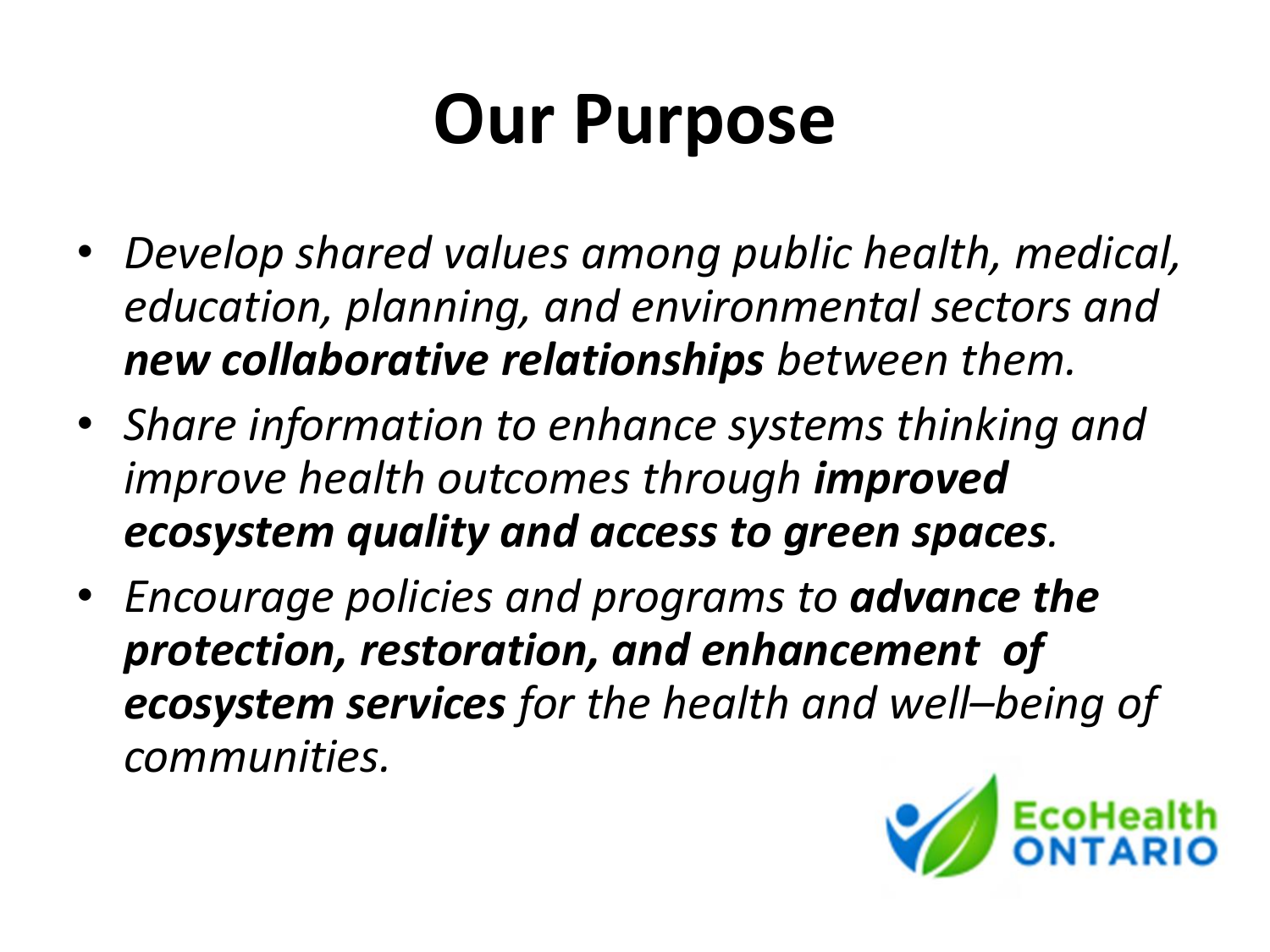## **Who We are**

#### **Steering Committee:**

- **Public Health –** 4 Public Health Units (**incl. Toronto**) & Ont. Public Health Association
- **Watershed Management –** Conservation Ontario; Credit Valley & Toronto & Region CAs
- **NGOs –** David Suzuki Foundation, Forests Ontario
- **Academia –** Canadian Community of Practice in Ecosystem Approaches to Health, Dalla Lana School of Public Health
- **Planning**  Ontario Professional Planners Institute

#### **Plus a Growing Network:**

- Friends of the Greenbelt, CAPE, Ontario EcoSchools, LEAF…
- Including over 160 agencies, groups and individuals



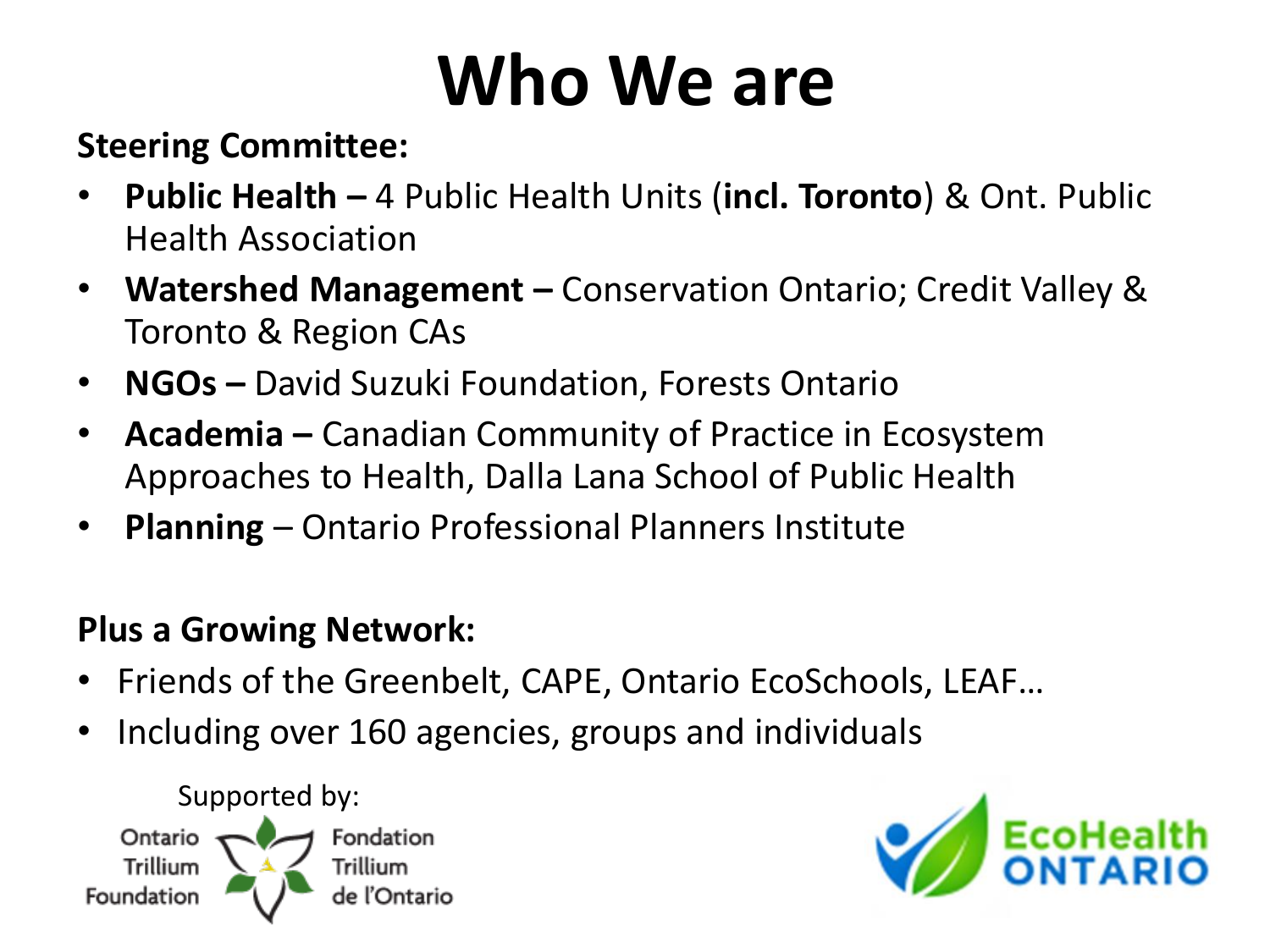## **Our Focus**

#### **Reverse Disturbing Trends:**

- The loss or deterioration of natural features and their functions in Ontario.
- Increasing prevalence of human health issues (e.g. respiratory disease, obesity and other chronic illnesses).
- Greater climate change impacts .

#### **Capitalize on Opportunities:**

- Growing evidence and awareness of the benefits the natural environment provides to our communities' health and well being.
- Realizing health benefits from environmental protection and restoration, at neighbourhood/urban scales .

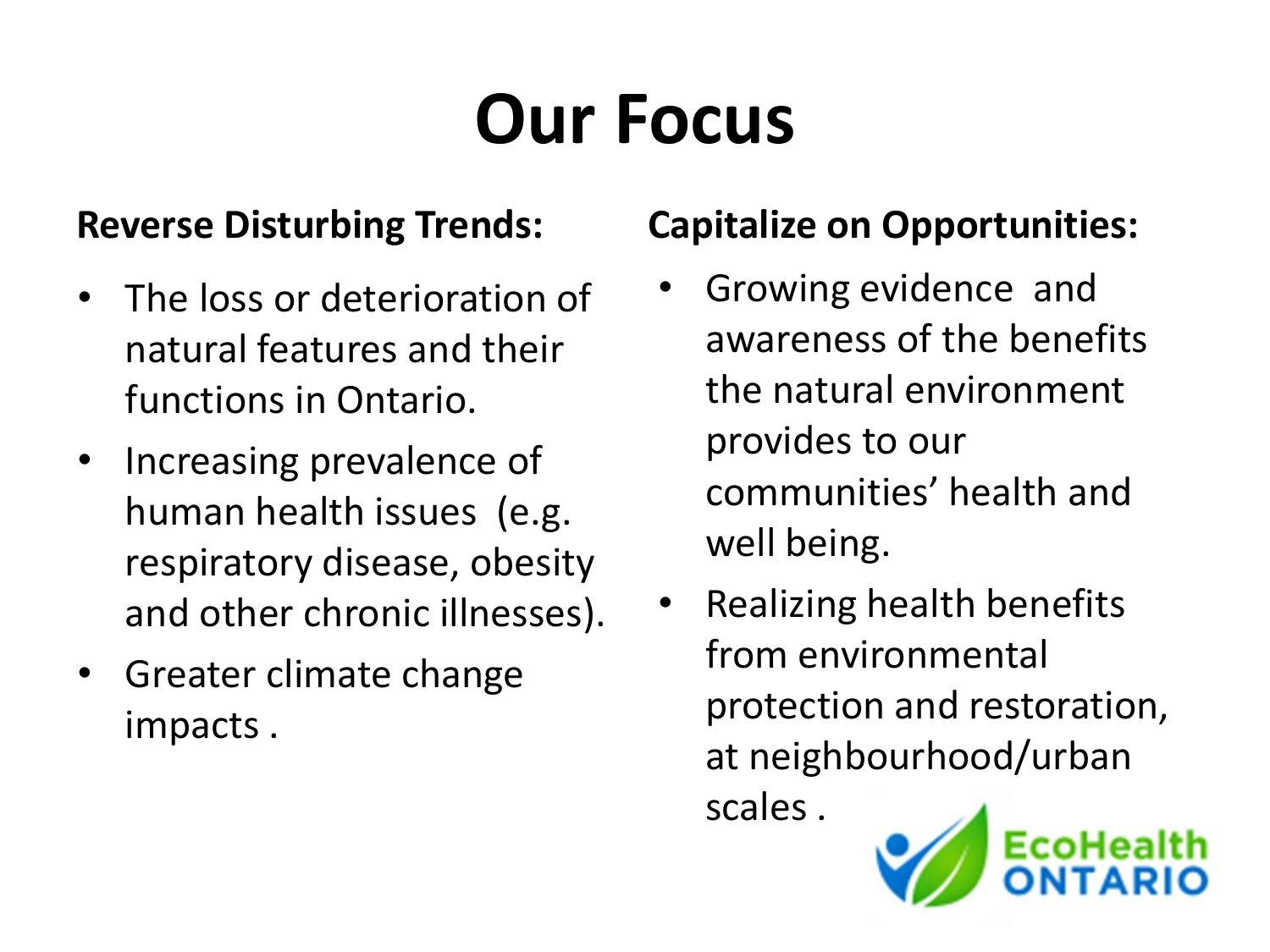## **Reasons for EcoHealth's Support**

- **Adds to our understanding** of the relationship between green space and human health;
- Recognizes the **importance of** preserving, maintaining and **protecting green spaces**
- Supports **increasing** Toronto's **Canopy Cover**;
- Highlights the implications for **those** that are **most vulnerable**;
- Values **school sites as community assets** and the need to keep them accessible;

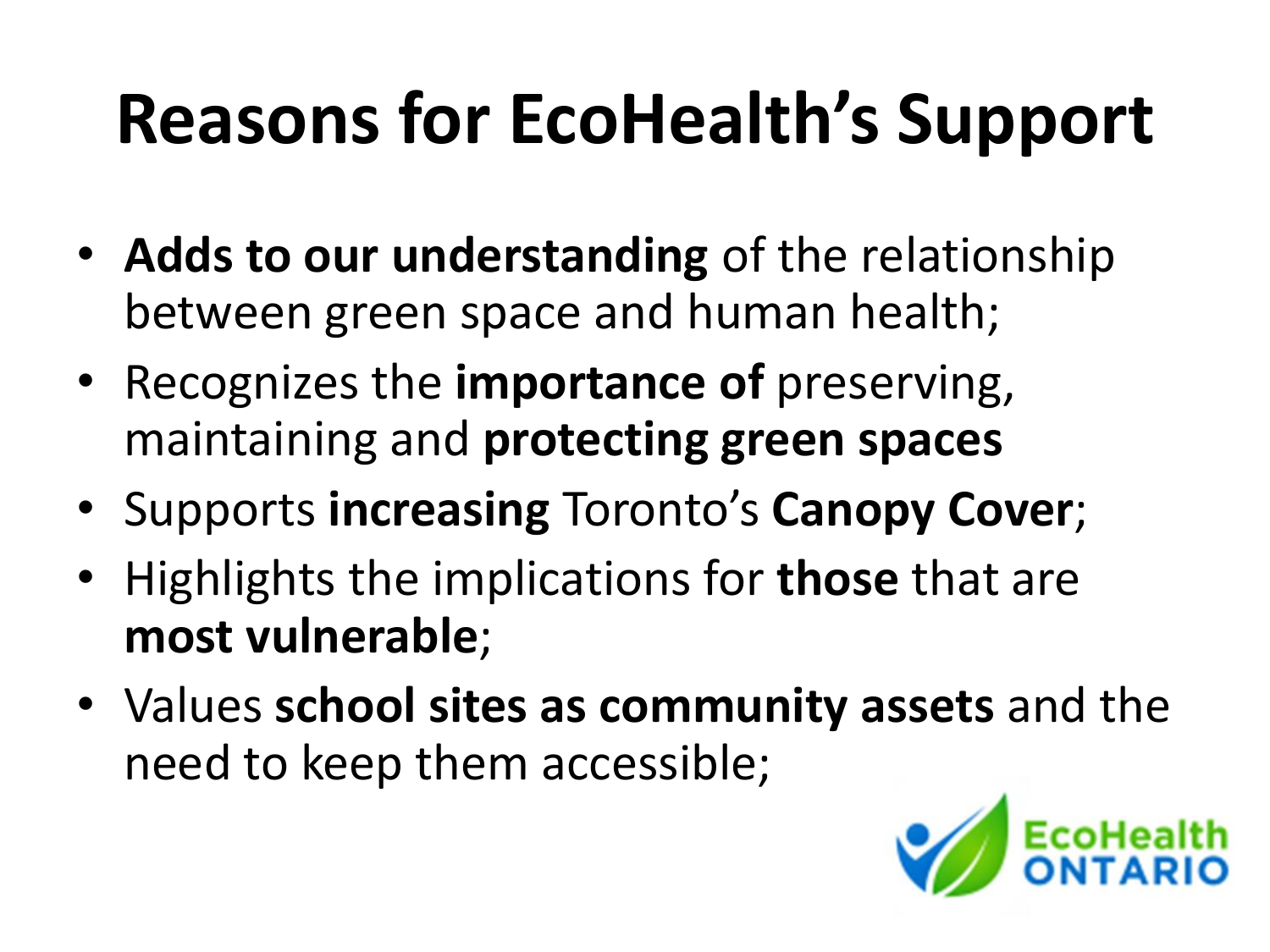# **Reasons for Support (Cont'd**)

- **Prioritizes** green space **investments** areas, including **creating parks** in high need neighborhoods;
- Calls for **strengthened policies** on green spaces **in provincial land-use planning;**
- Requires **a cross-city approach** (e.g. municipal planners, parks and rec and other divisions of the city).